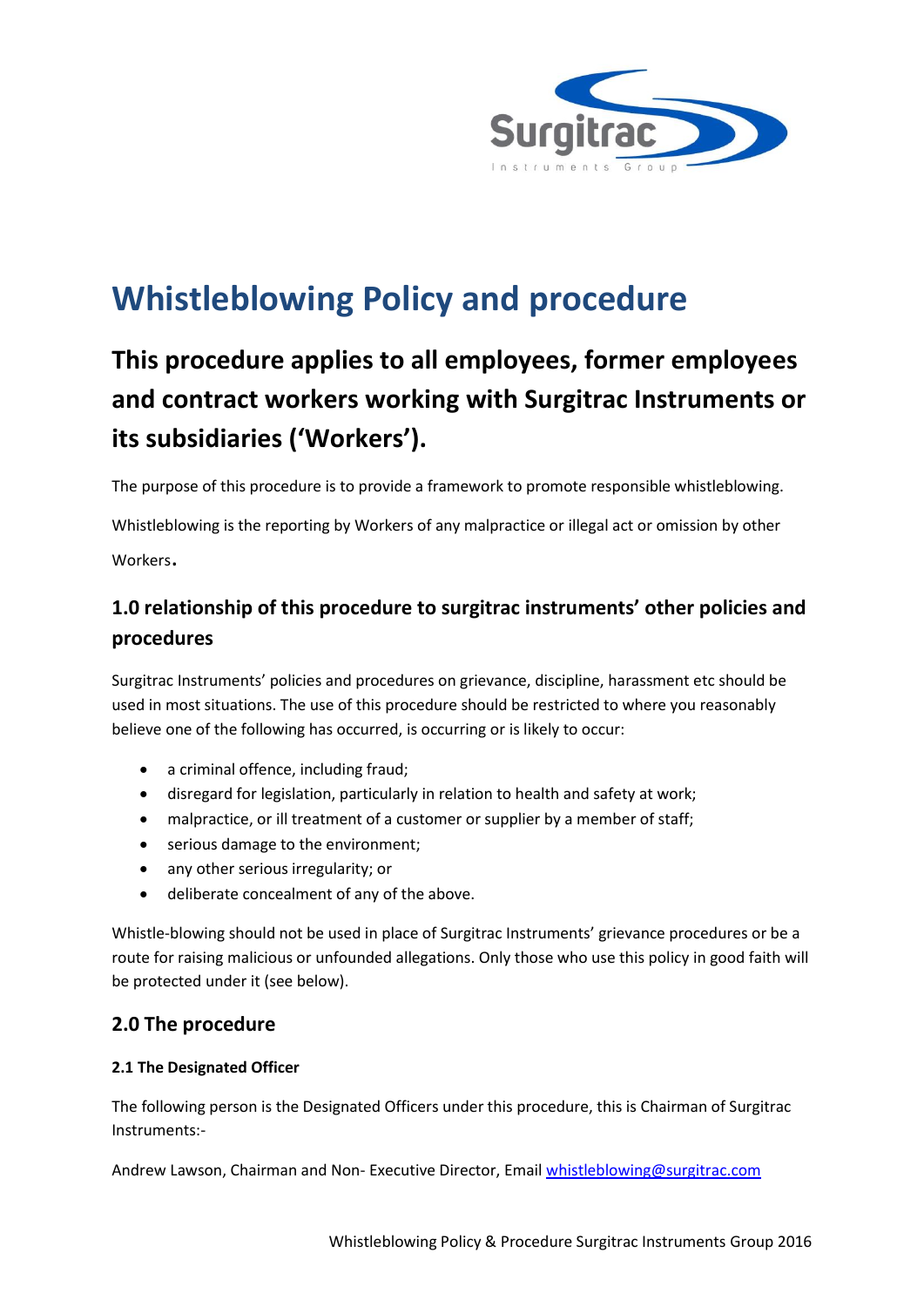

Only the designated officer has access to the email address specified above.

### **2.2 Raising a concern – the line manager route**

You should normally raise concerns about wrongdoing and malpractice with your immediate manager first, who will notify the matter to one of the Designated Officers.

## **2.3 Raising a concern – the Head Office route**

If you consider it more appropriate or easier to raise your concern, in the first instance, with a director of Surgitrac Instruments other than the designated officers, then please do so and he or she will notify one of the designated officer.

## **Raising a concern – the designated officer route**

If the matter is of a very serious nature, such as an allegation of fraud involving a Surgitrac Instruments director, or if it involves your immediate manager, you may notify the designated officers direct. You must include the words 'Whistle-blowing' in the subject heading of the email or letter you send.

## **3.0 The investigation stages**

### **3.1 Interview**

The Designated Officer will, if requested, arrange an initial interview.

At this stage, you will be asked whether you wish your identity to be disclosed. (You may not make anonymous complaints to the Designated Officer, but your identity may remain confidential to the Designated Officer as far as reasonably practicable.)

You will also be asked whether or not you wish to make a written or oral statement. In either case the Designated Officer will write a brief summary of the interview, which will be agreed by both parties.

The Designated Officer will report to the Directors of Surgitrac Instruments and will together decide on what further investigation, if any, should take place. They will report back to you within 10 working days of your interview or receipt of your complaint, whichever is the later.

## **3.2 The investigation**

It may be necessary that certain investigations will be carried out in strict confidence (with the employee under investigation not being informed until necessary). In certain other circumstances